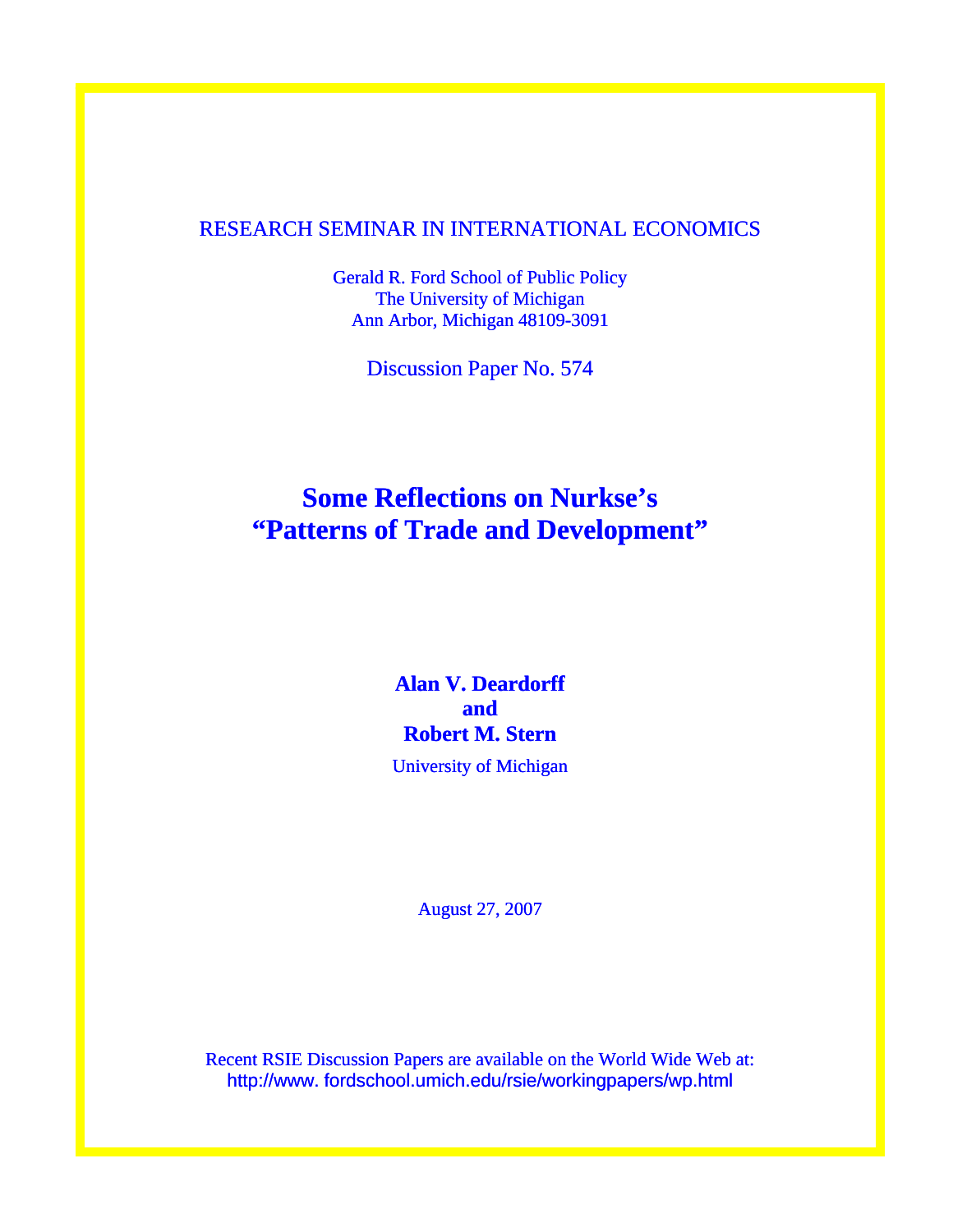# **Some Reflections on Nurkse's "Patterns of Trade and Development"**

# **Alan V. Deardorff and Robert M. Stern University of Michigan**

# **I. Introduction**

In his Introduction to *Equilibrium and Growth in the World Economy: Economic Essays* 

*by Ragnar Nurkse,* Gottfried Haberler concluded (p. xii) that:

"The Wicksell Lectures (April 7 and 10, 1959) were Ragnar Nurkse's last words on trade and development. He had evidently spent much care on their preparation. But he was fully aware that he left many loose ends, and he was full of plans for further work. He intended to write a comprehensive volume on trade and development and had started to draft parts. His untimely death (in May 1959) at the age of fifty-two has deprived us of any further help from his fertile mind and wise counsel; it was a grievous loss for economic science as a whole, to say nothing of his many friends. Let us hope, however, that the present collection will stimulate many others to follow the leads which he has given and to explore the lands which his researches have opened."

We will never know how Nurkse's views of trade and development would have evolved, had he been able to observe the contrasting experiences of developing countries over subsequent years. However, with the benefit of hindsight, we can ask how well the policies and the performances of developing countries corresponded to the expectations that Nurkse laid out in his essay.

In this paper we will review the theory of trade and development that Nurkse suggested, interpreting it in the light of subsequent advances in the theories and empirics of trade and growth. We will then examine the extent to which developing countries' growth experiences during the second half of the  $20<sup>th</sup>$  century have matched Nurkse's expectations, and also the extent to which his policy advice was followed and, where followed, successful. Perhaps not surprisingly, given the limited information he had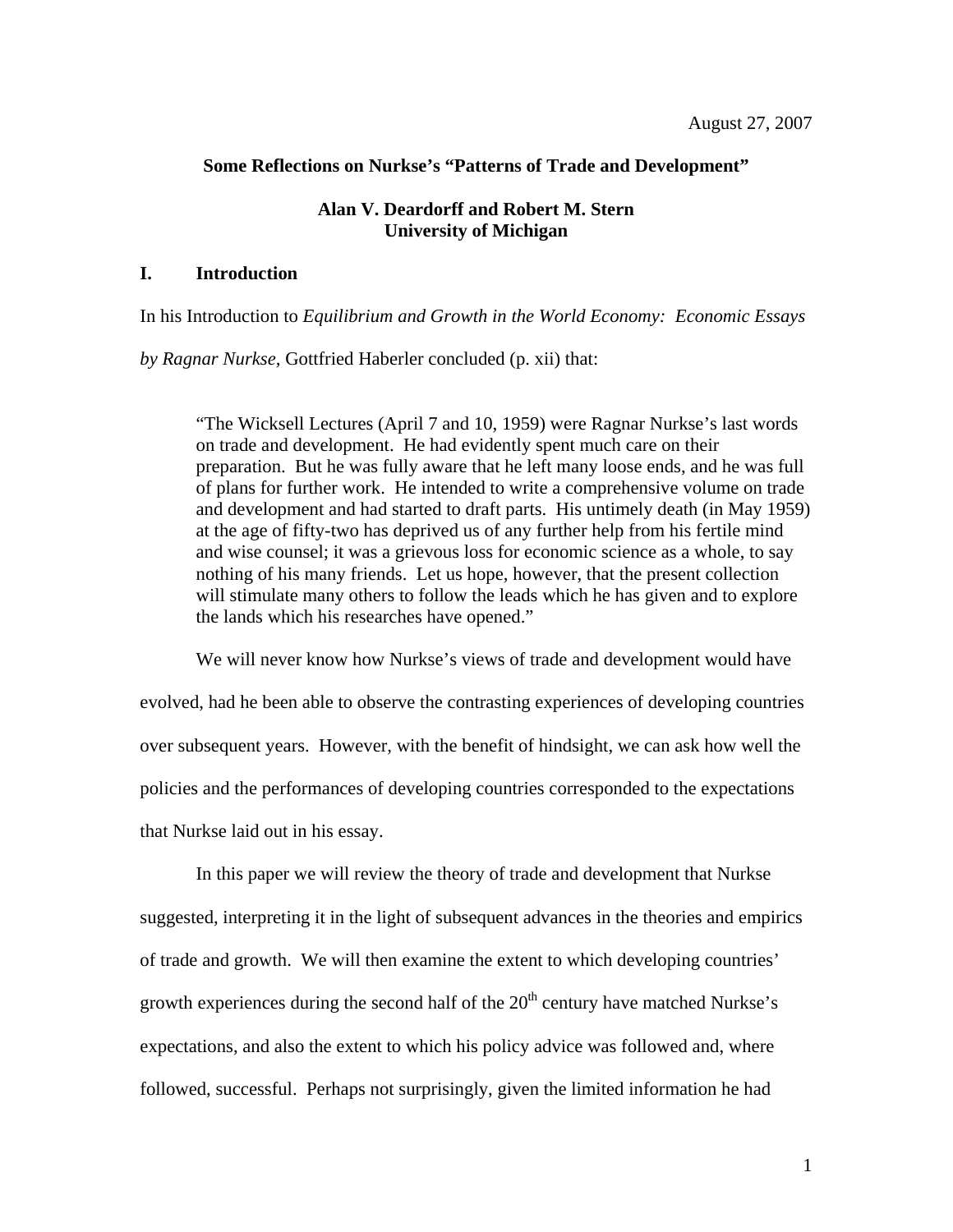available when he wrote, the growth performance of countries following various development strategies has turned out to differ rather markedly from Nurkse's expectations. But his expectations for the policies that would be used, both by the majority of developing countries in the first decades after he wrote, and also by developed countries in response to those few who followed a more export oriented path, were remarkably prescient.

# **II. Contrasting Trends in World Trade from the Nineteenth Century to the Late 1950s**

In his Wicksell Lectures, Nurkse reviewed at length "Contrasting Trends in the Nineteenth and Twentieth Century World Trade." He noted that, in the nineteenth century (1815-1914), trade was an engine of growth transmission as well as a means of improved allocation of existing resources. This was a period in which Great Britain was the focal center of economic expansion that resulted in a very substantial increase in the demand for primary commodities from the so-called Regions of Recent Settlement (RRS) located in the temperate zones of North and South America, Australia, and New Zealand. Great Britain was also the source of the very large movements of financial capital that was instrumental especially in building the railway infrastructure in the RRS that facilitated the movement of their exports to Great Britain. This period in time was truly the first great movement of globalization that served to integrate what are now many of the world's high-income, industrialized countries.

 From WWI to the end years of the 1950s, once the postwar recovery took hold, the production and trade of the major industrialized countries rose significantly. But in contrast to the nineteenth century experience, Nurkse noted there was a marked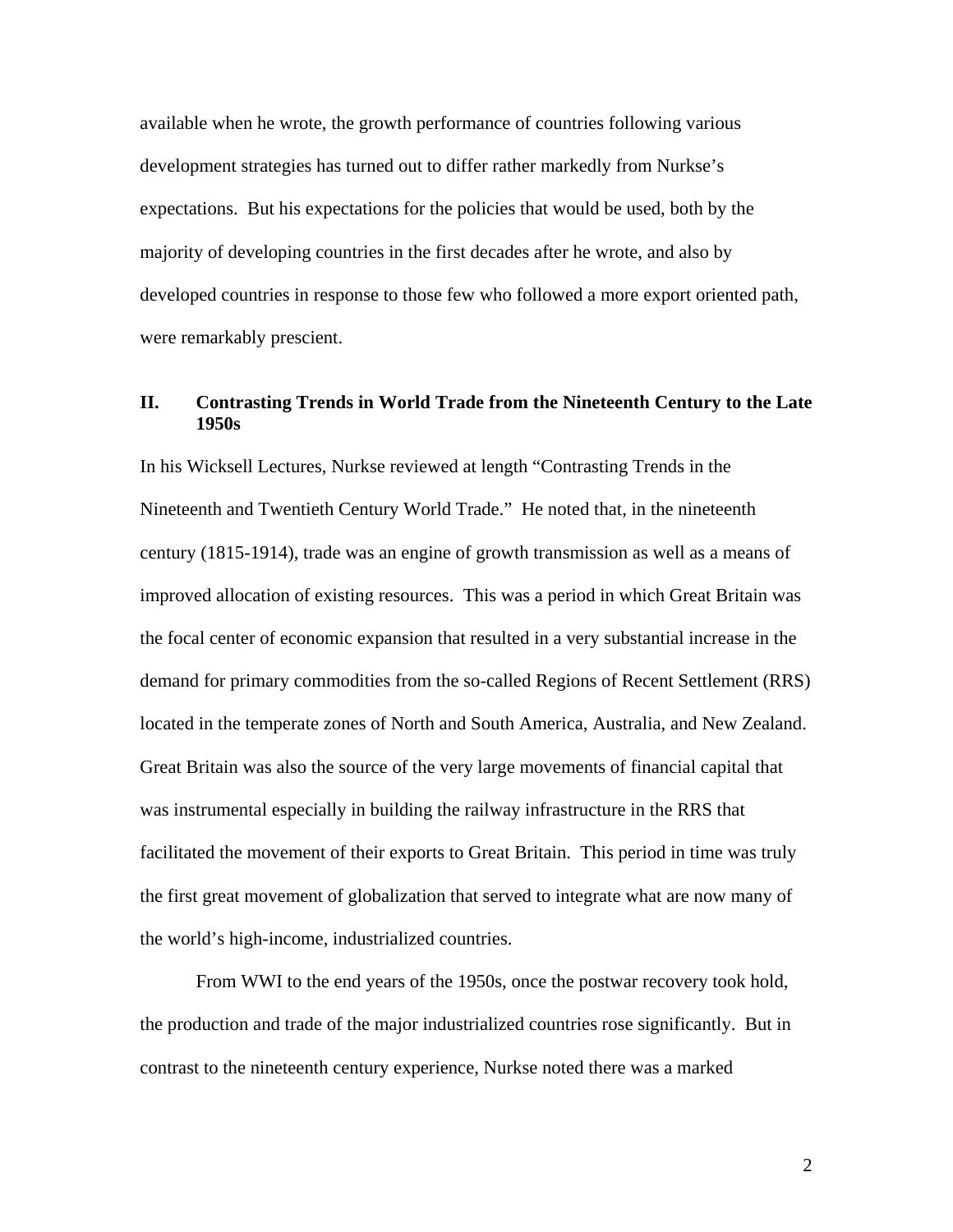slowdown in the rate of expansion in the primary exports, excluding oil, of the poorer countries. He attributed this slowdown to a number of factors: (1) the shift in the industrial countries from industries with a high raw material content to industries with a low material content; (2) the rising shares of services that did not depend on significant material inputs; (3) the low income elasticity of demand for many agricultural products; (4) increased agricultural protectionism; (5) substantial economies in industrial uses of natural materials; and (6) development of synthetic and other man-made substitutes for many staple commodities.

 The question that Nurkse then raised was what are the less developed countries to do? Given the pessimistic outlook for expanding production of agricultural products and other raw materials, the issue was whether and how industrialization could be pursued. The choices appeared to be production for export and production mainly for the domestic markets. Nurkse was inclined to favor industrialization for export especially in developing countries that were relatively labor abundant. But he expressed some concern about supply-side difficulties arising from the comparative lack of social and physical infrastructure in many poor countries, and, on the demand side, the possible protectionist reactions in the industrialized countries if their high-cost suppliers especially of laborintensive manufactures were to be injured and displaced by imports. Nurkse considered at some length the difficulties that might arise in promoting industrialization to serve the home market. The concerns here related to the interactions of agricultural and industrial development in relation to the patterns of expansion of domestic demand and the pitfalls of following policies of import substitution.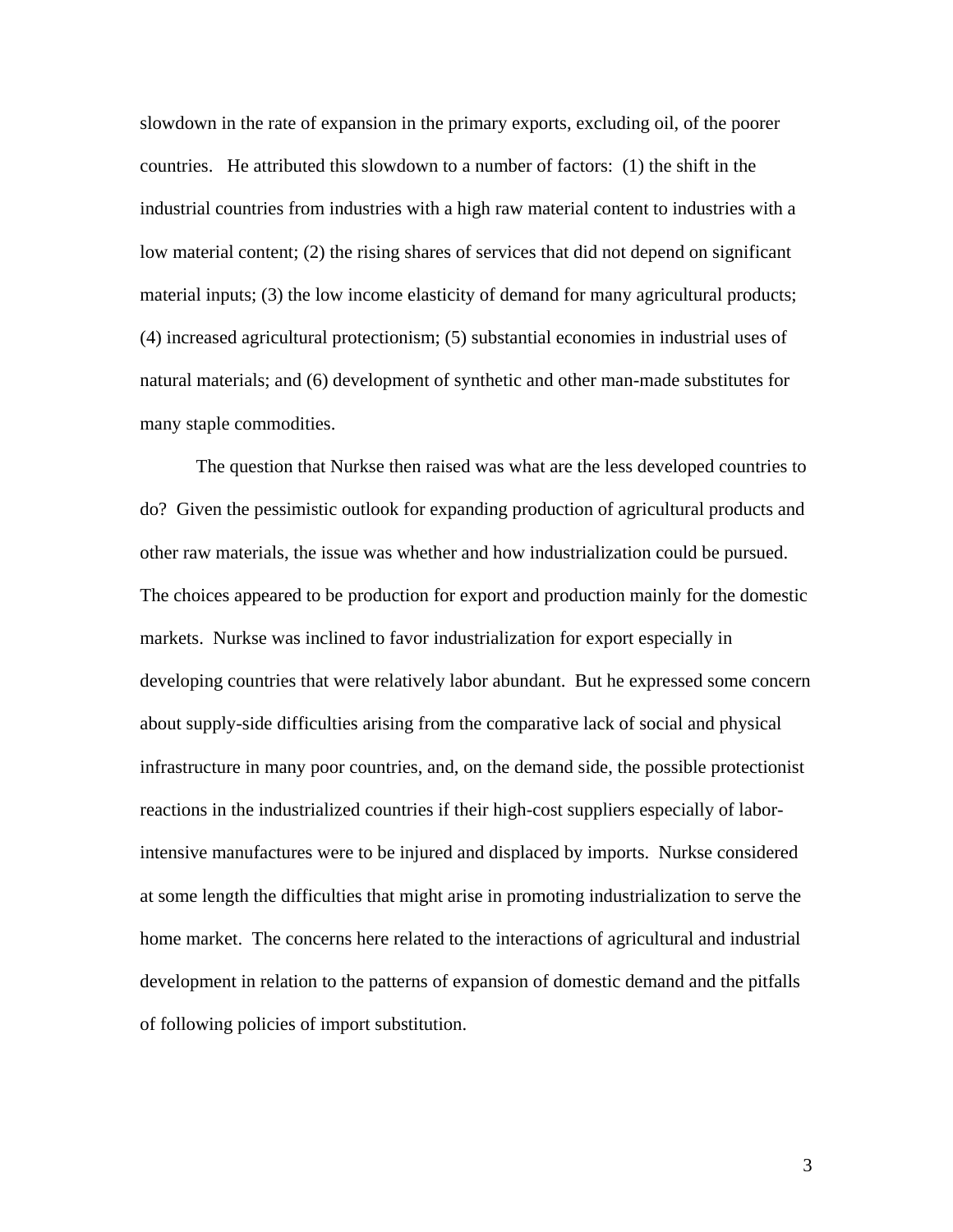From his vantage point in the late 1950s, Nurkse noted (p. 323):

Manufacturing for export to more advanced countries…is being tried to some extent, in some places with success, and there are experts who predict great things for it in the near future. But it can hardly be described as a major factor at present. …More is happening along the lines of…the pattern of homemarket expansion. …Industrialization for home markets is undoubtedly spreading.

# **III. Developments in World Trade and Growth from the Late 1950s to the Present**

In the preceding section, we have reviewed the essentials of Nurkse's views and analysis of the factors that shaped the patterns of trade and development from the nineteenth century to the late 1950s. We now consider the major developments in world trade since Nurkse presented his Wicksell Lectures in 1959. It is obvious that Nurkse did not foresee the truly remarkable expansion of world production and trade that has occurred in the past half century and that has encompassed the major industrialized countries and many developing countries. There has literally been a "second coming" of globalization that makes the nineteenth century look to be a pale comparison.

To address the developments that Nurkse did not fully anticipate, we shall focus attention analytically on the determinants of trade and growth that may help to further the understanding of how the global trading system has been transformed.

We will first review the policy choices that developing countries made in the 1950s and 1960s, confirming the preponderance that he noted above of countries choosing "home-market expansion," or what came to be called "import substitution," as their strategy for economic growth. At the same time, as he also noted, a handful of countries opted for "manufacture for export," or "export promotion," as their strategy.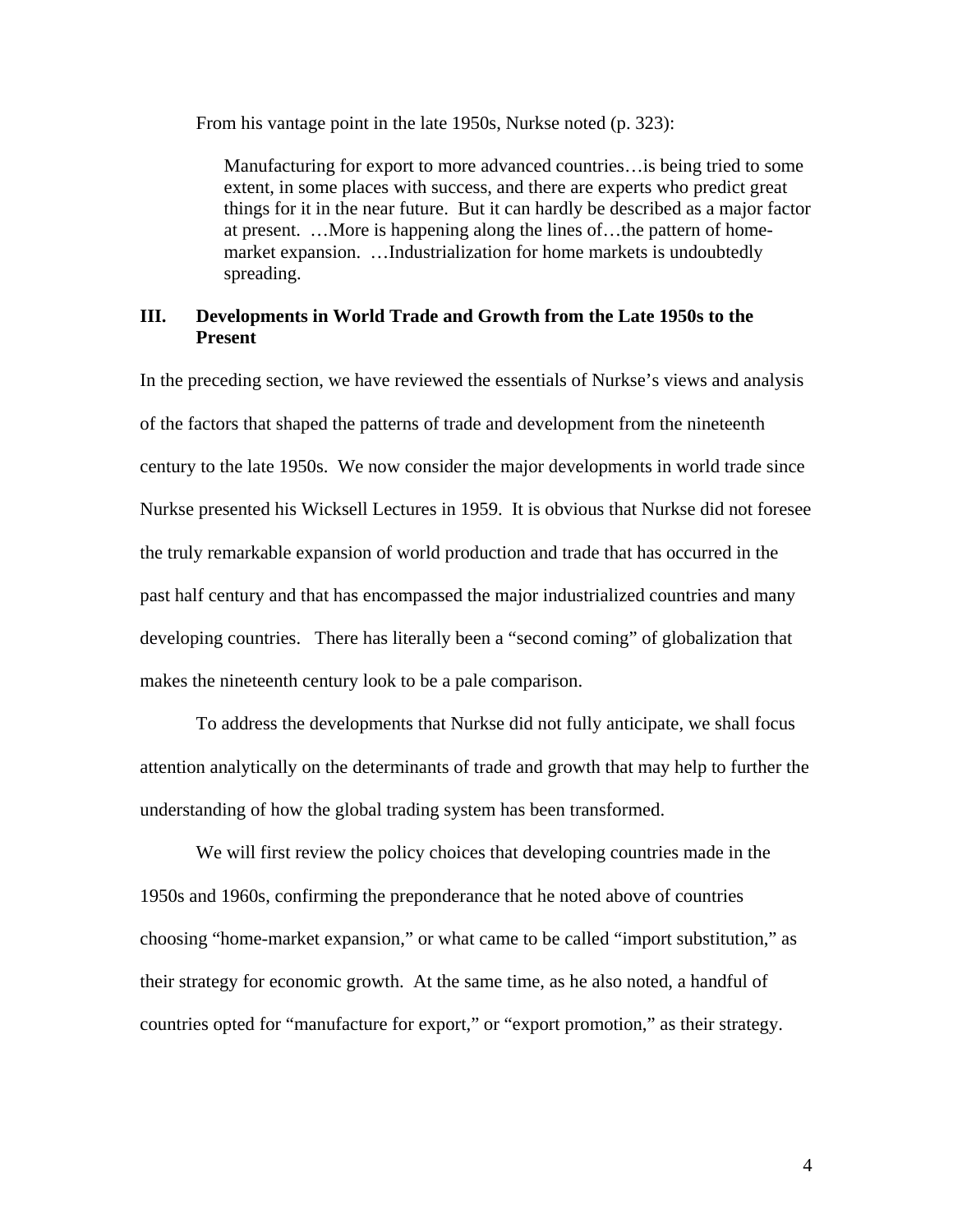Nurkse anticipated correctly that the latter countries would face increasing barriers to their exports, especially in the labor-intensive textile and apparel sectors where their relative labor abundance gave them comparative advantage. He did not anticipate, however, how well such countries would nonetheless succeed in growing, or that their success would gradually attract converts from the first group of countries.

Nurkse fully understood that the home-market expansion strategy was only second best, and he suggested it only because of the barriers that he thought developed countries would place in the way of export expansion. We will review the growth performance of countries that chose the different strategies.

#### **IV. Theoretical Insights: Nurkse's Model of Trade and Growth, in Retrospect**

In his Wicksell Lectures, Nurkse laid out three strategies for growth and trade. In this he was primarily interested in the prospects for success of these three strategies and thus their policy implications, and he was therefore not explicit as to what economic model he had in mind. In fact, it is not likely that he would have claimed to be working with an explicit model of the sort that was only then coming into fashion with the works of Samuelson and others. Indeed, he was sufficiently attuned to the complexities of the economy that he might have renounced any such explicit model as being too simplistic.

But he was definitely thinking within the general framework of the Heckscher-Ohlin model of trade, and his reasoning reflected that. Here we will ask what particular variant and extension of that model might have most closely corresponded with his thinking. Then, in the context of that model, we will ask how his theoretical ideas about trade and growth look today, with fifty more years of experience in both economic theory and the experiences of developing countries.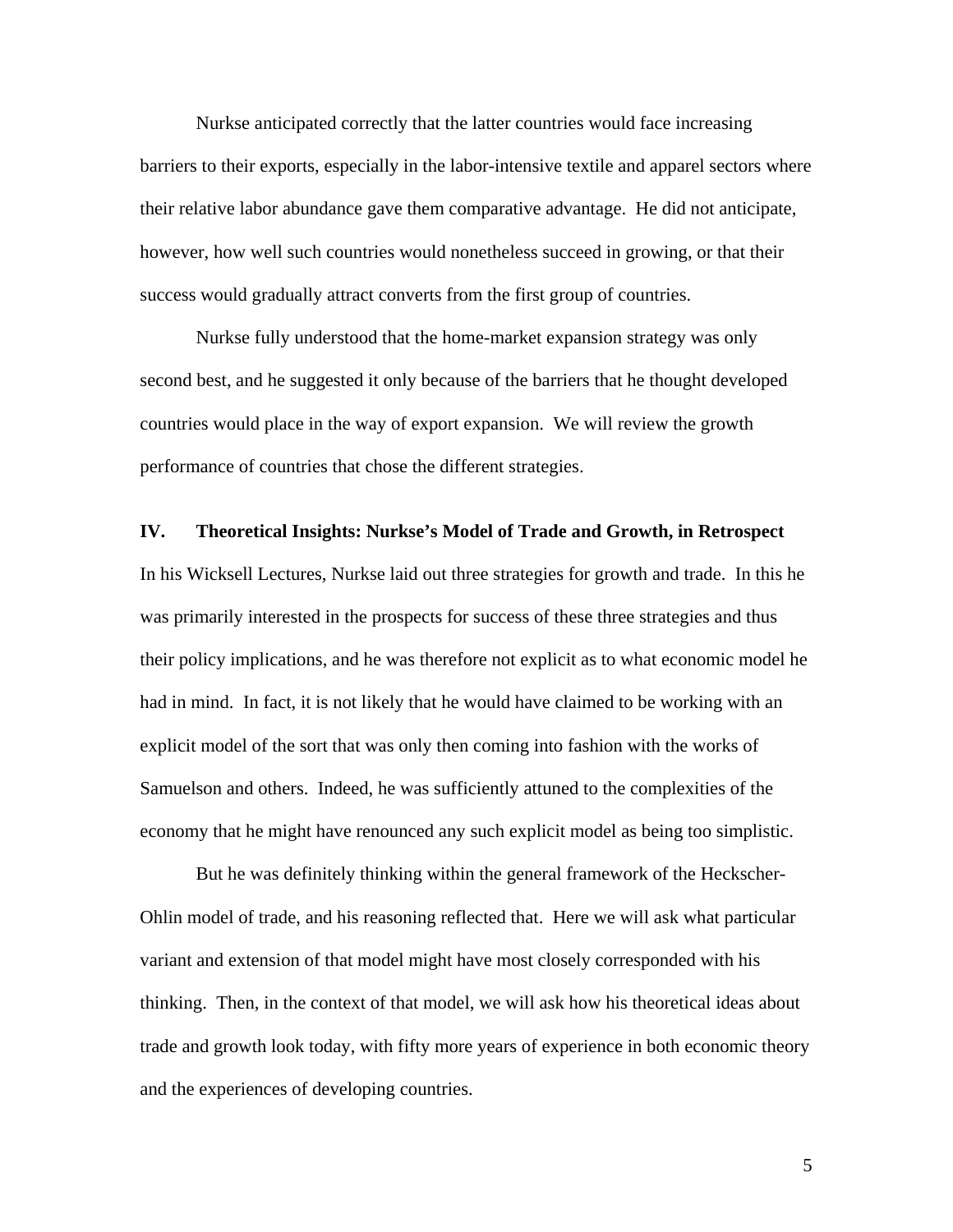#### *The Strategies*

Nurkse described three strategies of trade and growth, distinguished by the portions of the economy in which that growth was to be concentrated. The first strategy – what we will here call Strategy I – is to grow by producing and exporting primary products. This is the mechanism he described in his first lecture as having successfully achieved the growth of the RRS during the  $19<sup>th</sup>$  century. At that time, countries such as the United States provided primary inputs to the rapidly expanding industrial complexes of Europe, especially the UK.

The RRS themselves therefore remained relatively unindustrialized under Strategy I. This worked well during the  $19<sup>th</sup>$  century, but for reasons we will mention below, was inadequate during the  $20<sup>th</sup>$ . Therefore his other two strategies were directed toward industrialization.

 Strategy II is also export based, but instead of exporting raw materials, this exploits another comparative advantage of many developing countries: their relative abundance of unskilled labor. Thus this strategy rests on the exports of labor intensive consumer goods, such as textiles and apparel.

 Strategy III, introduced for reasons to be discussed in a moment, is not based on exports at all, but rather on producing for the domestic market of the developing country itself, or perhaps for itself and other developing countries in its region. Because the domestic market for any good is rather small, and because without substantial exports demands for other consumer goods could not be satisfied through imports, Strategy III requires production not just in a few sectors, but in just about all, including both a broad range of consumer manufactures and also food. Nurkse did allow this strategy to include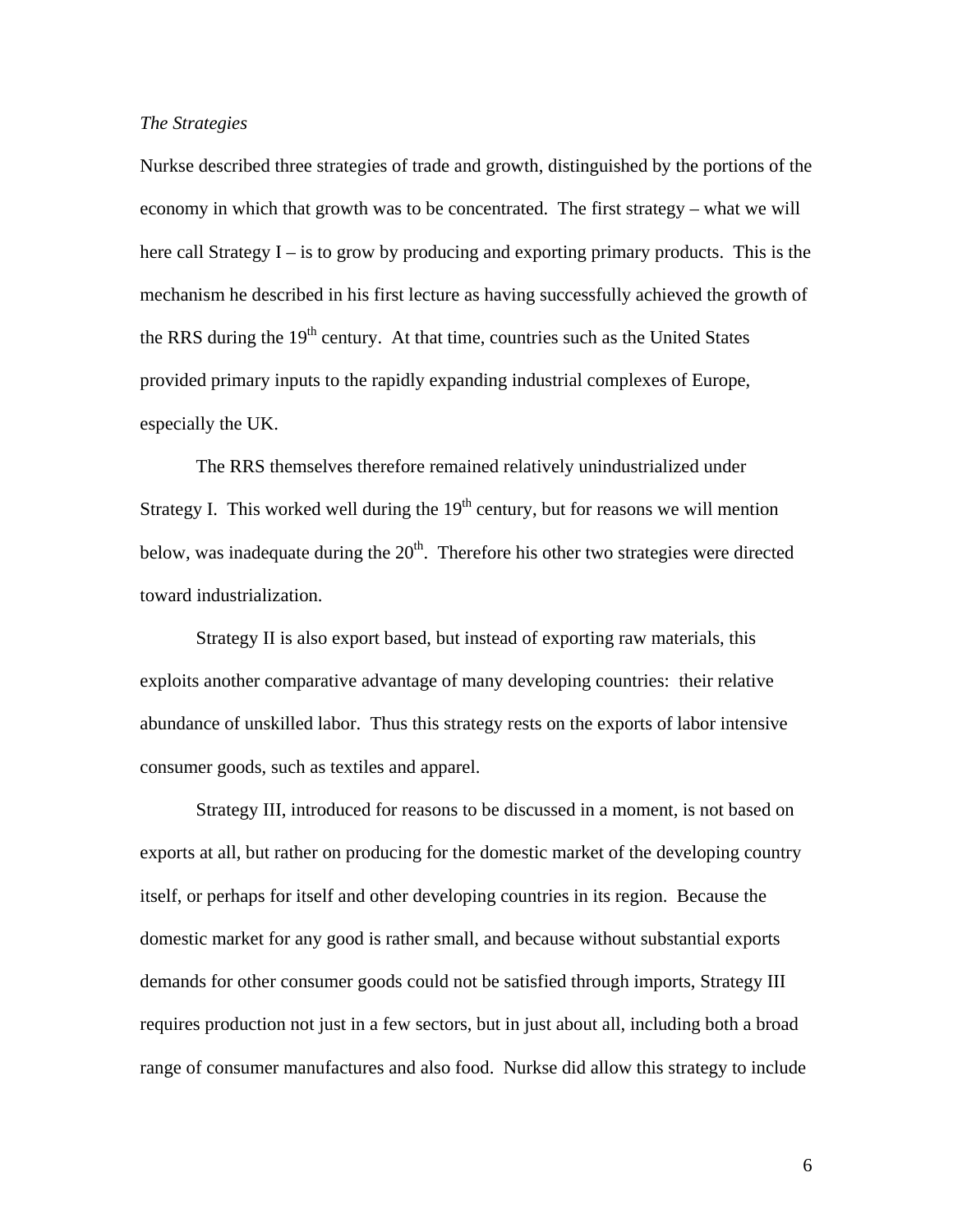imports of capital goods, which he regarded the developing countries as the least capable of producing themselves. Thus there had to be a certain amount of exports of something, perhaps again primary products but in smaller volume than in Strategy I.

 Nurkse saw substantial limitations to each of these strategies, and it was the limitations on Strategies I and II that led him to consider the third in spite of its obvious economic inefficiency. The limitation on Strategy I, exporting primary products, was the now familiar expectation that world prices of primary products tend to fall over time. This evidently was either not true or not a problem during the  $19<sup>th</sup>$  century, but Nurkse was in good company during the 1950s in perceiving it to be a problem then, and in expecting the problem to continue. Therefore he dismissed Strategy I as inadequate for the developing countries of his day.

 The limitation that he saw for the Strategy II was not nearly as commonly perceived in the 1950s, and indeed one can marvel at his prescience. This was that, as developing countries expand their exports of labor intensive goods, they would encounter increasing trade barriers for these products in their developed country markets. He well understood that labor intensive sectors in the developed world would have to contract for this strategy to succeed, and that political forces in those countries would resist that contraction. Thus the access into these markets by developing countries would be limited by tariffs or other trade barriers, as a direct result of any success that they began to achieve. Thus, the strategy of growth through manufactured exports would be undermined.

 It was the limitations on the first two strategies that led him to consider the third, for which he also saw limitations – several of them, in fact – but also at least one positive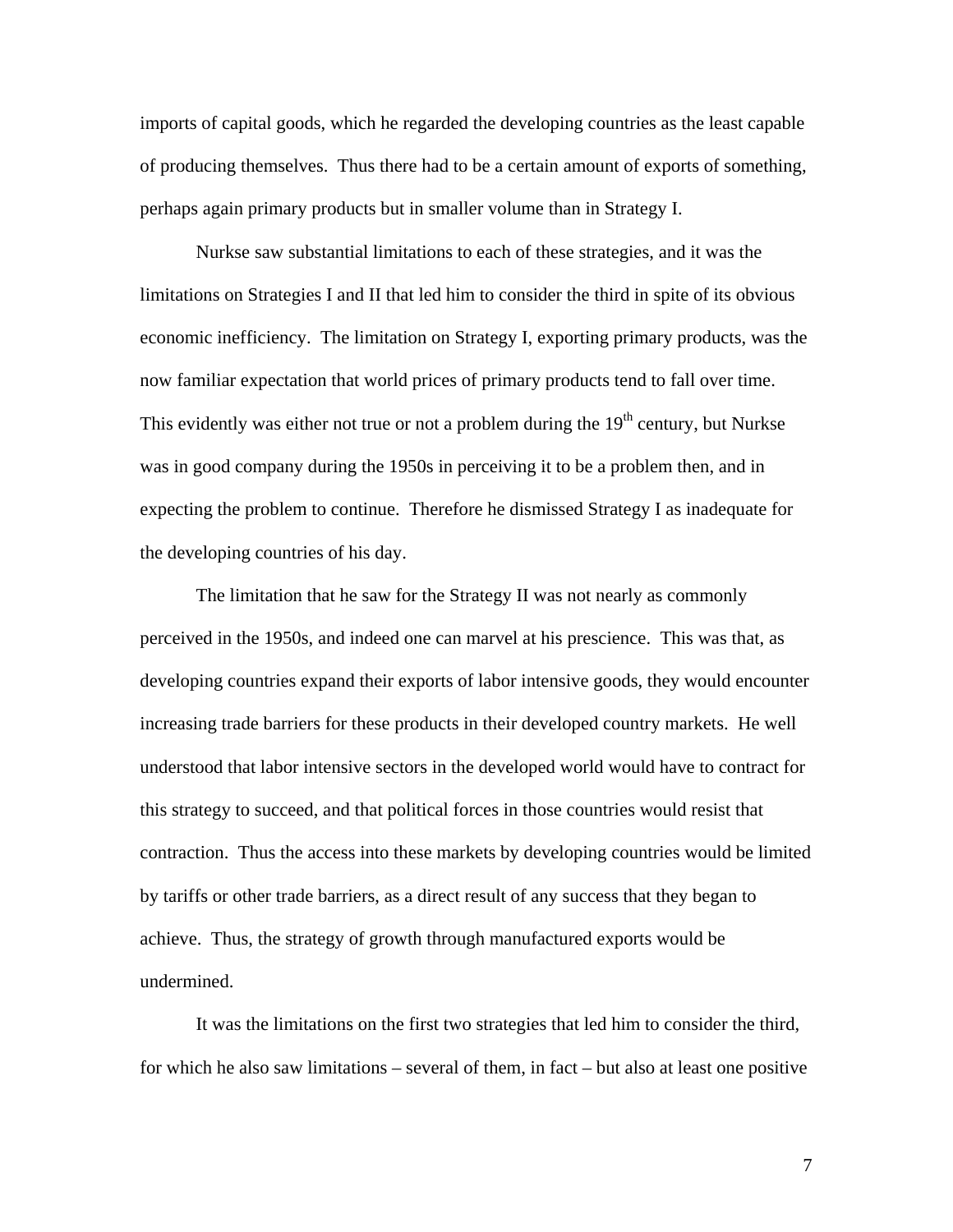effect that bears mentioning. The most obvious limitation, of course, is that countries would be denying themselves most of the benefits of pursuing their comparative advantage. By allowing them, under this strategy, to continue importing capital goods, he did not deny them that benefit completely. But by having them produce a full range of consumer manufactured goods, he more or less assured that consumers in developing countries, to the extent that their incomes rose enough to afford these goods, would be poorly served. It seems clear that he was well aware of that, but as already noted he found the alternatives nonviable.

 The more severe limitation of Strategy III, and one he stressed, was that it depended on countries being able to feed themselves. Without exports to pay for imported food, countries would have no choice but to be essentially self sufficient, and yet it was not obvious to him that they could do it. Resources would have to continue to be devoted to agriculture and to improving productivity there, or there would be no surplus labor available to produce other goods for the domestic market. He saw this as the most binding constraint on economic development, given his pessimism about the other two strategies, and he seemed rather pessimistic about this as well.

 He also discussed one other important limitation on this strategy of producing for the domestic market: that the domestic market would be very small in many countries, often too small to support efficient production. Thus he acknowledged the existence of scale economies in manufacturing production, and thus that producing for only a small domestic market would be very costly, with or without comparative advantage. His solution to this, mentioned only in passing, was that developing countries should not eschew exports entirely, but that they should export to each other, and that they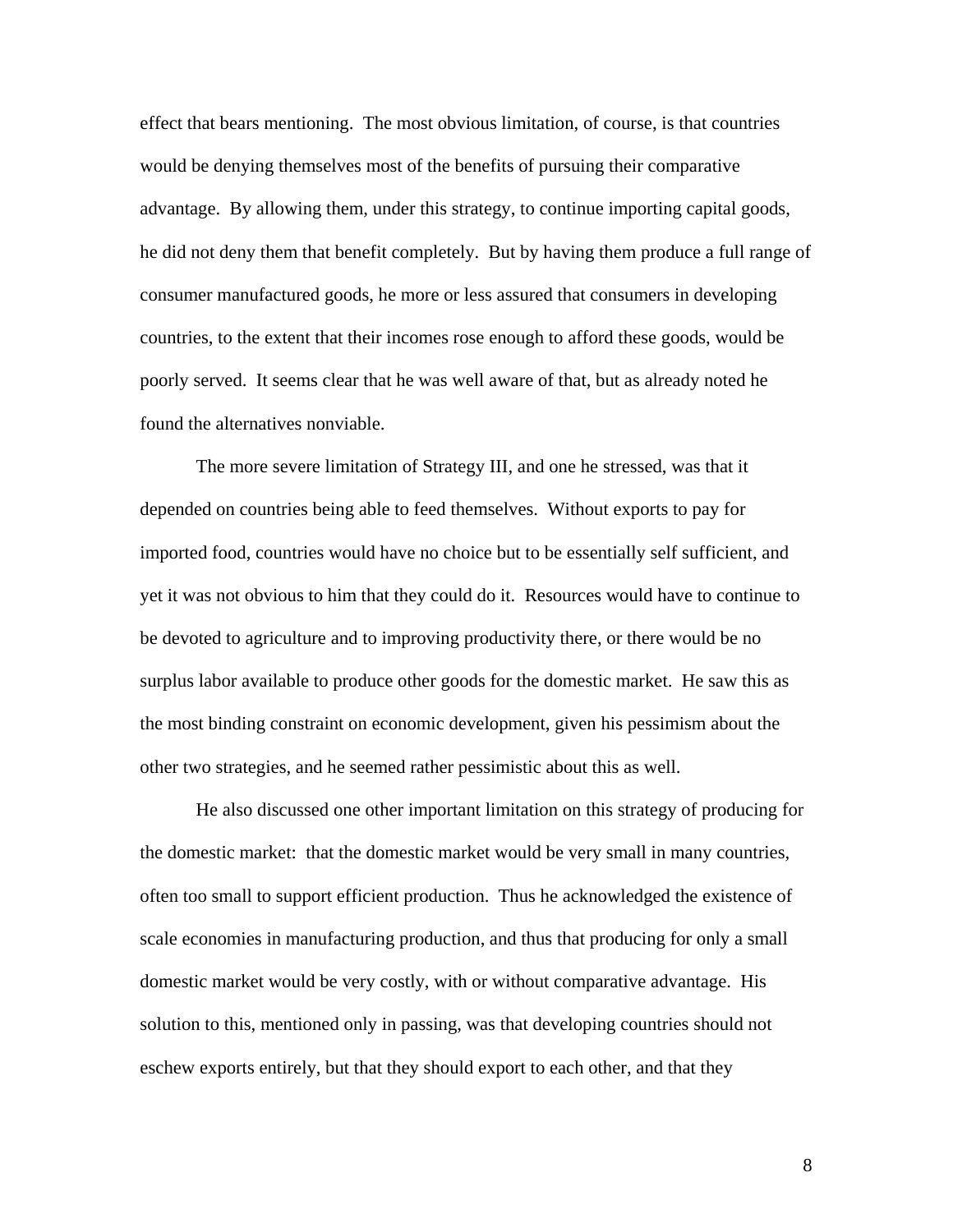presumably should specialize within their developing-country regions to the extent needed to support minimally efficient plants.

 This essentially completes the description of Strategy III, although it includes one additional implication, if successful, that bears mentioning. To the extent that a developing country succeeds in growing its productive capacity in a broad range of manufactures, not just labor intensive ones, it will eventually be able to export some nonlabor-intensive goods to the rich world. The advantage of this is that, by steering clear of the overstressed labor-intensive industries of the developed world, it will avoid the protectionist backlash that he forecast to be stimulated by labor-intensive exports. Instead, developing-country exports of more capital-intensive goods would feed into the nexus of trade within more advanced industries that already goes on among developed countries, and the new additions from the developed counties would be accepted without complaint.

#### *Nurkse's Growth Model*

It may be noticed that these strategies do not really address how to make economic growth happen in the first place. Rather, they simply assume such growth, and they are concerned instead with how to accommodate that growth within the world economy. Nurkse did not, at least in these Wicksell Lectures, pretend to have anything new to say about the causes of growth or how to achieve it.

 Instead, he simply accepted that growth requires saving. He did not discuss how this saving was to be achieved, although he seemed to see it as coming from within the developing economies rather than from abroad. And he did not discuss the mechanisms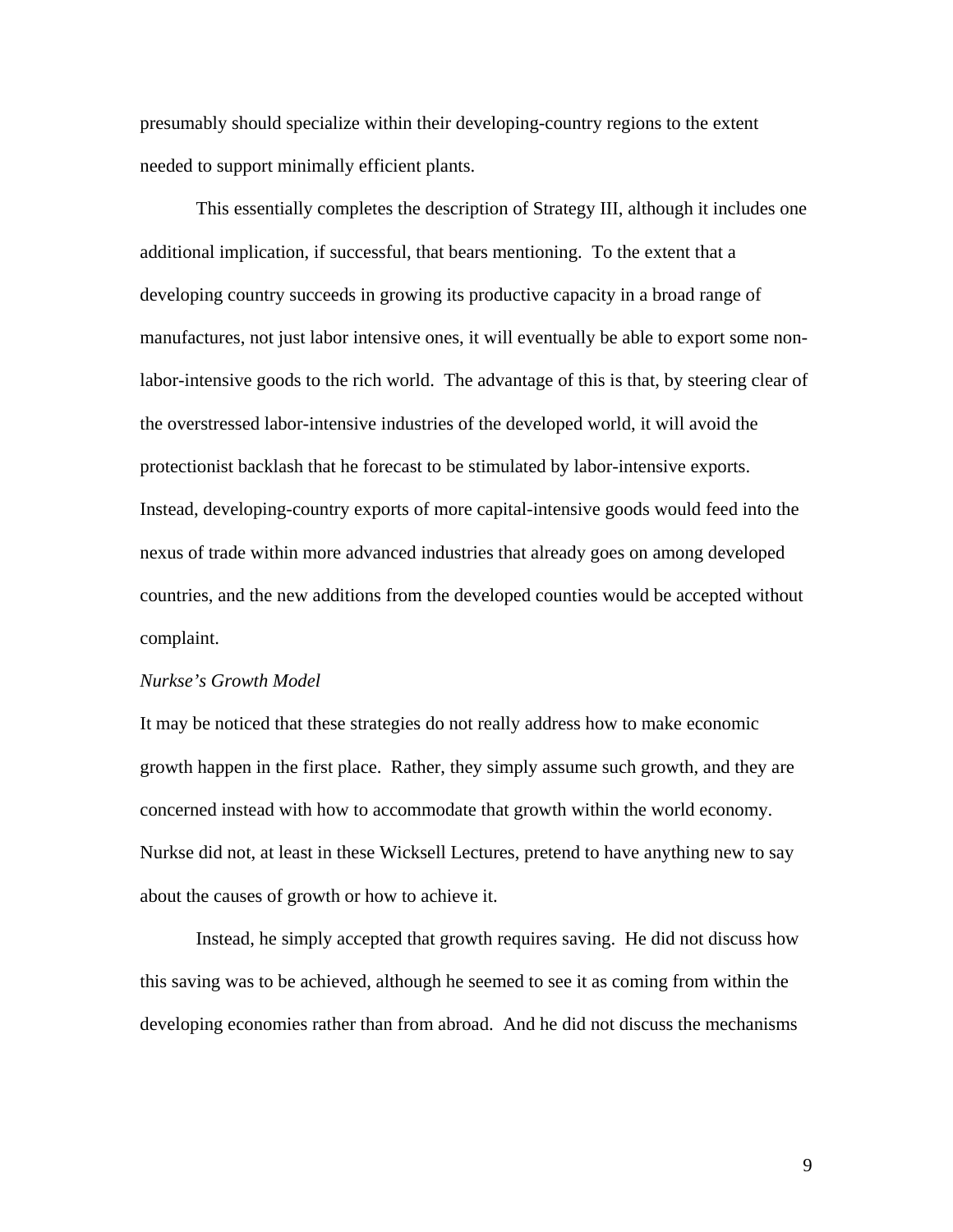by which savings is to be transformed into investment of one sort or another, and the associated difficulties with that transformation.

 In particular, he did not really address how each of his three strategies for trade and growth might be implemented. He simply spoke of countries as choosing one or another. We can infer that his Strategy III would have to be implemented with trade barriers of some sort, to prevent imports of manufactured goods, but there is no implication here that such trade policies would themselves cause growth to occur. His lectures were about accommodating a country's growth within or outside of world markets, given that the growth occurs. They were not about how to achieve growth.

His first lecture seems to be explaining the growth that occurred in the  $19<sup>th</sup>$ century as being a result of the exports of primary products, but it seems unlikely that Nurkse believed that such exports, in and of themselves, would have produced growth. Rather, when these exports took place in a growing world market, they added nicely to the incomes of the countries, and thus provided a source from which savings and investment could be extracted. But presumably he would have agreed that additional ingredients are needed to prompt that savings, even out of a higher income, and that some countries undoubtedly participated in the  $19<sup>th</sup>$  century export boom without translating it into savings and growth. Indeed, it is to some extent those countries who remained underdeveloped and were the subject of his strategies when he wrote.

 As for implementing the strategies, aside from using trade barriers for Strategy III, it is not clear what Nurkse had in mind for directing an exporting economy into either raw materials or manufactures. He tends to speak of these choices as though policy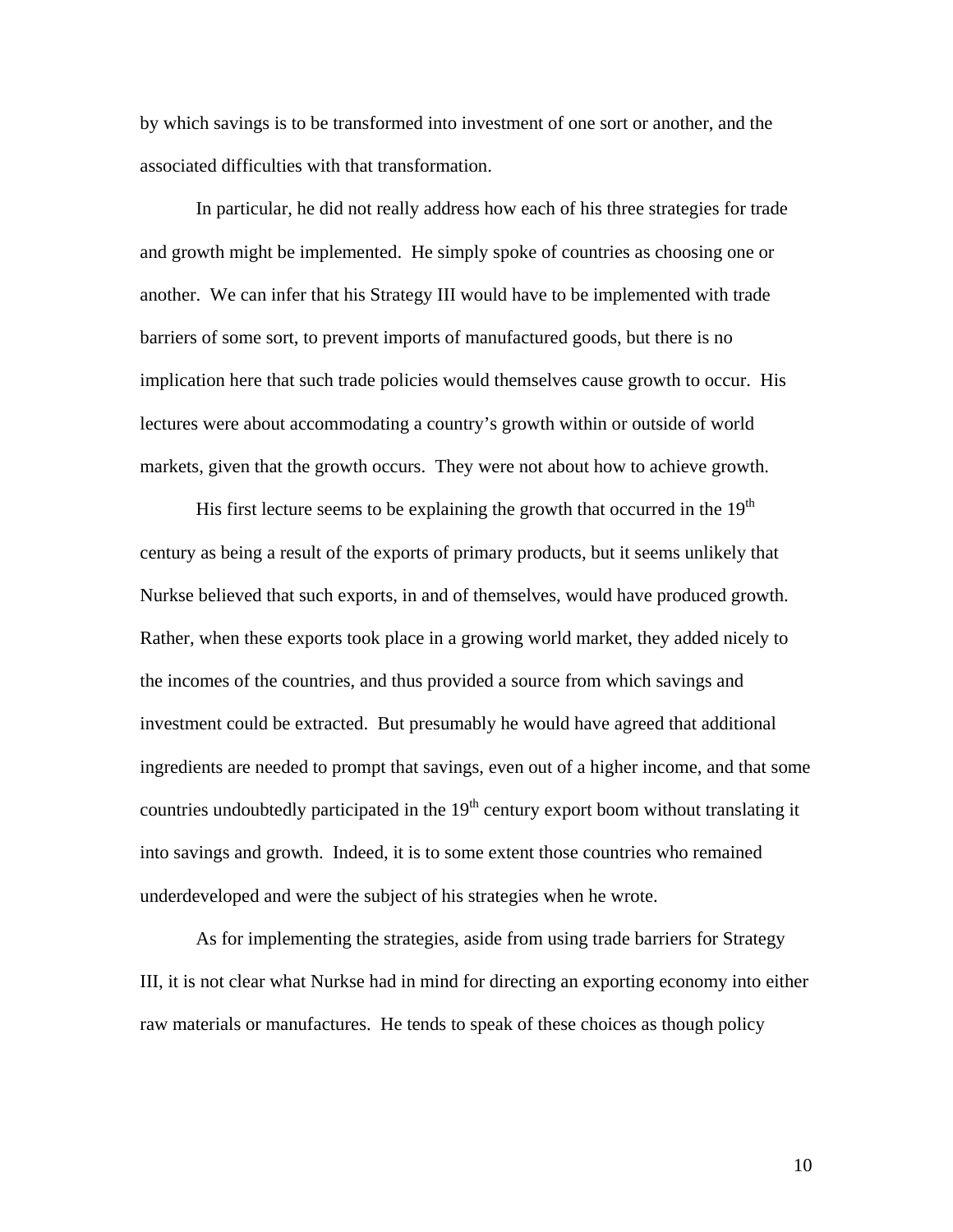makers might control them directly, which of course may have been true in some developing countries of his day.

Alternatively, one could argue that the world market would determine this specialization. If a developing country does have an abundance of raw materials, then absent any policy to prevent it happening, exports of these will occur, with implications for income that depend on their price. However, if prices decline as Nurkse expected, and if in addition the country's labor force is expanding beyond the capacity of the resource sector to employ it, then again in the absence of policy to prevent it, laborintensive production and exports will occur.

In other words, unless a country deliberately implements Strategy III by restricting trade, the choice between Strategies I and II will be made for it by world markets. In each case, whether these will lead to growth will depend both on the returns that a country is able to derive from its specialization, which Nurkse discusses, and on whether it is able to turn income into savings and investment, which Nurkse leaves aside. *Nurkse's Trade Model*

In order to accommodate many of Nurkse's ideas within an economic model, that model must include at a minimum more than one manufacturing sector as well as a primary product or agricultural sector. These sectors must employ labor, of course, some sort of capital, and presumably land and/or natural resources for the primary product sector. In addition, to capture the role of scale economies that play a small role in his discussion, it would be desirable to have increasing returns to scale in at least some manufacturing. Finally, the model may treat a small country for which prices in trade are given, except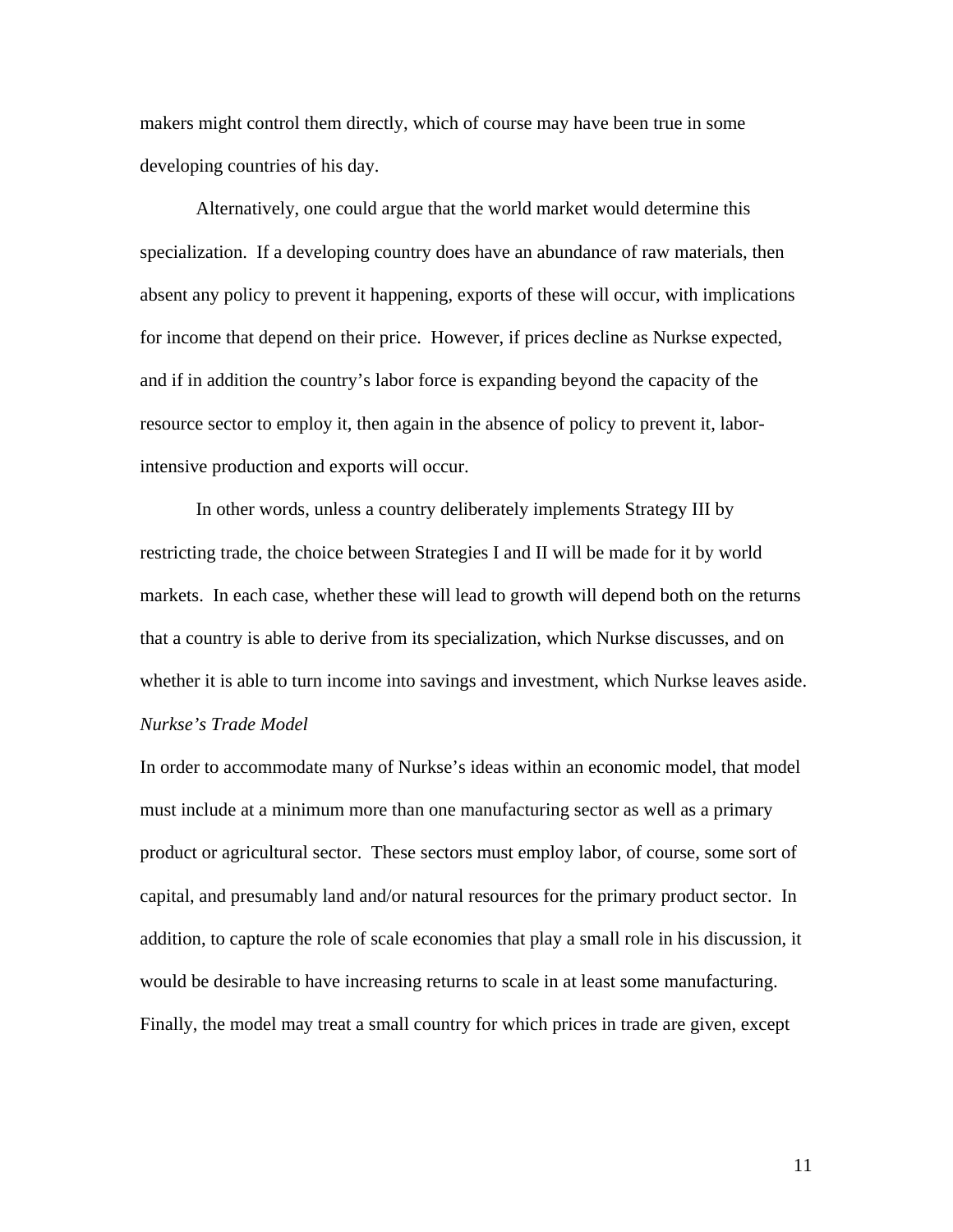that it must also include the feedback from exports to rest-of-world protection that Nurkse expected in labor-intensive manufactures.

 To capture these elements, the model would have to be a hybrid of other models, and one might fear that it would be too cumbersome to be of use. That is not the case, however, as we will suggest.

 Start with the model that Anne Krueger (1977) presented of trade and development in her Graham Lecture thirty years ago. This was itself a hybrid of a 2 factor (labor and capital), many-sector Heckscher-Ohlin (HO) model combined with a three-factor (labor, capital, and land) specific-factors model. Her model had a single agricultural sector employing labor and land, plus an arbitrary number of manufacturing sub-sectors employing labor and capital. As discussed further in Deardorff (1984), labor in this model is distributed between agriculture and manufacturing largely based on the stocks of land and capital that are specific, respectively, to agriculture and to manufacturing as a whole. Within manufacturing, however, because both labor and capital are mobile among the multiple sub-sectors, that part of the model behaves like the HO Model.

Krueger assumed that all goods could be traded on the world market, from which a small developing country would take prices as given. She also assumed that these prices within the manufacturing sector were such as to generate multiple cones of diversification. The latter implies that, under free trade, a country will specialize in only a subset of the manufactured goods, those with labor intensities (relative to capital) corresponding to its aggregate employment of labor in the manufacturing sector relative to its capital stock.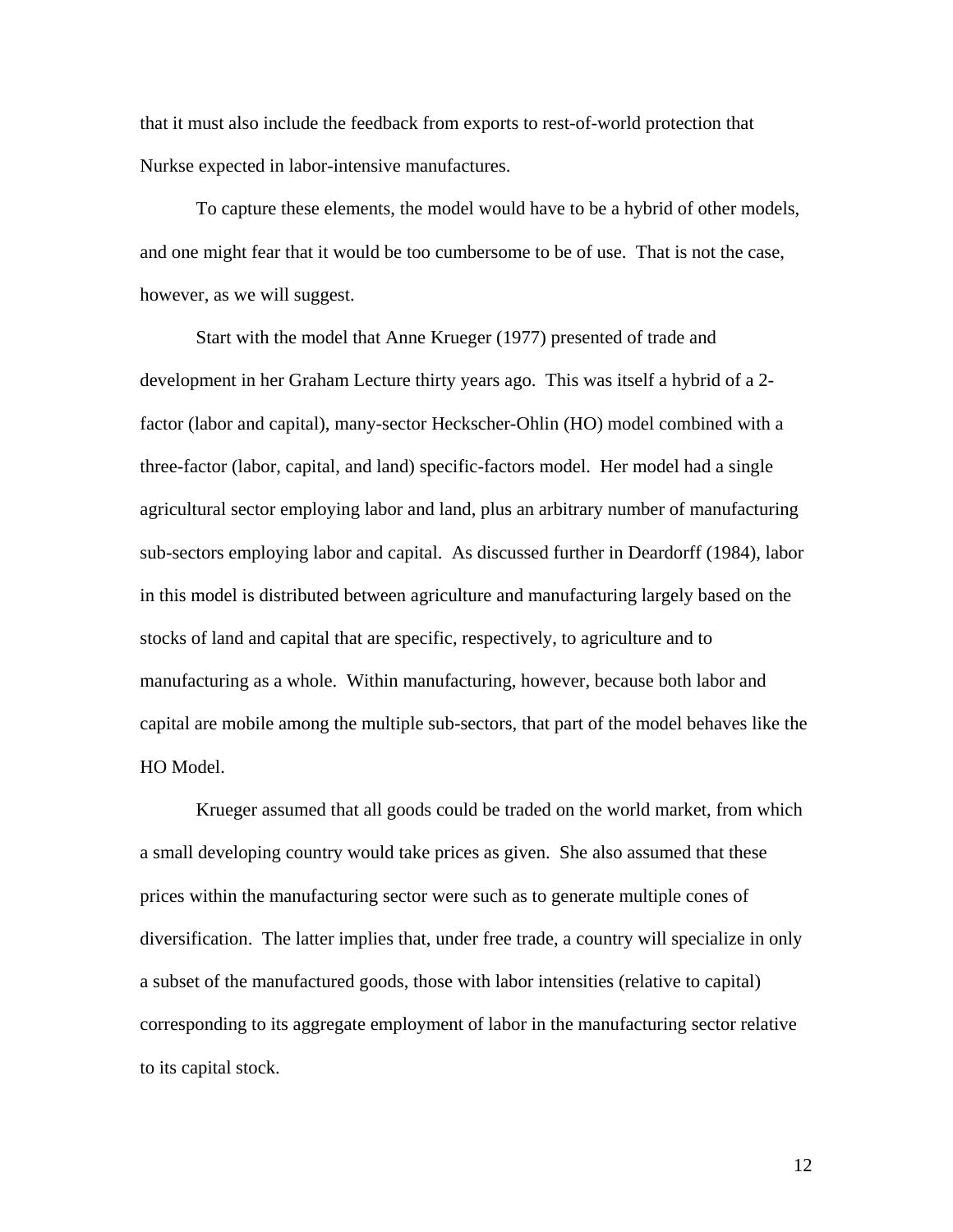A main implication of the Krueger model is the way that patterns of specialization and trade depend on factor endowments. A developing country with a great deal of land relative to both labor and capital will employ so much labor in the agricultural sector that not much labor will be available in manufacturing. As a result, it will actually specialize in the more capital-intensive of the manufacturing sub-sectors, not because it has so much capital, but because it has so little labor to spare to work with that capital. Thus within manufacturing it specializes in less labor-intensive goods. But even there it produces little of them, and may not export them because these sectors are small. The country exports agricultural products, perhaps exclusively.

In contrast, if such a country had a much larger labor endowment, most of that labor would be employed in manufacturing. Its capital-labor ratio within manufacturing would then be low, and it would specialize in, and export, labor-intensive goods. Wages, incidentally, would be much lower than in the first case.

The Krueger model provides an appropriate structure for much of Nurkse's analysis, with only minor modifications. We might think of splitting the agricultural sector into two, one producing primary products for export and the other producing food, either for export or for domestic consumption, but that will not much change the behavior of the model. The manufacturing sector can be taken from Krueger's model unchanged for most purposes, including the prediction that labor abundant developing countries, at least if their agricultural sectors are not large enough to employ too much of their labor, will under free trade specialize in and export very labor-intensive goods.

In this form, the Krueger Model does a nice job of explaining the shift that will occur between Nurkse's first two strategies. A natural-resource abundant country with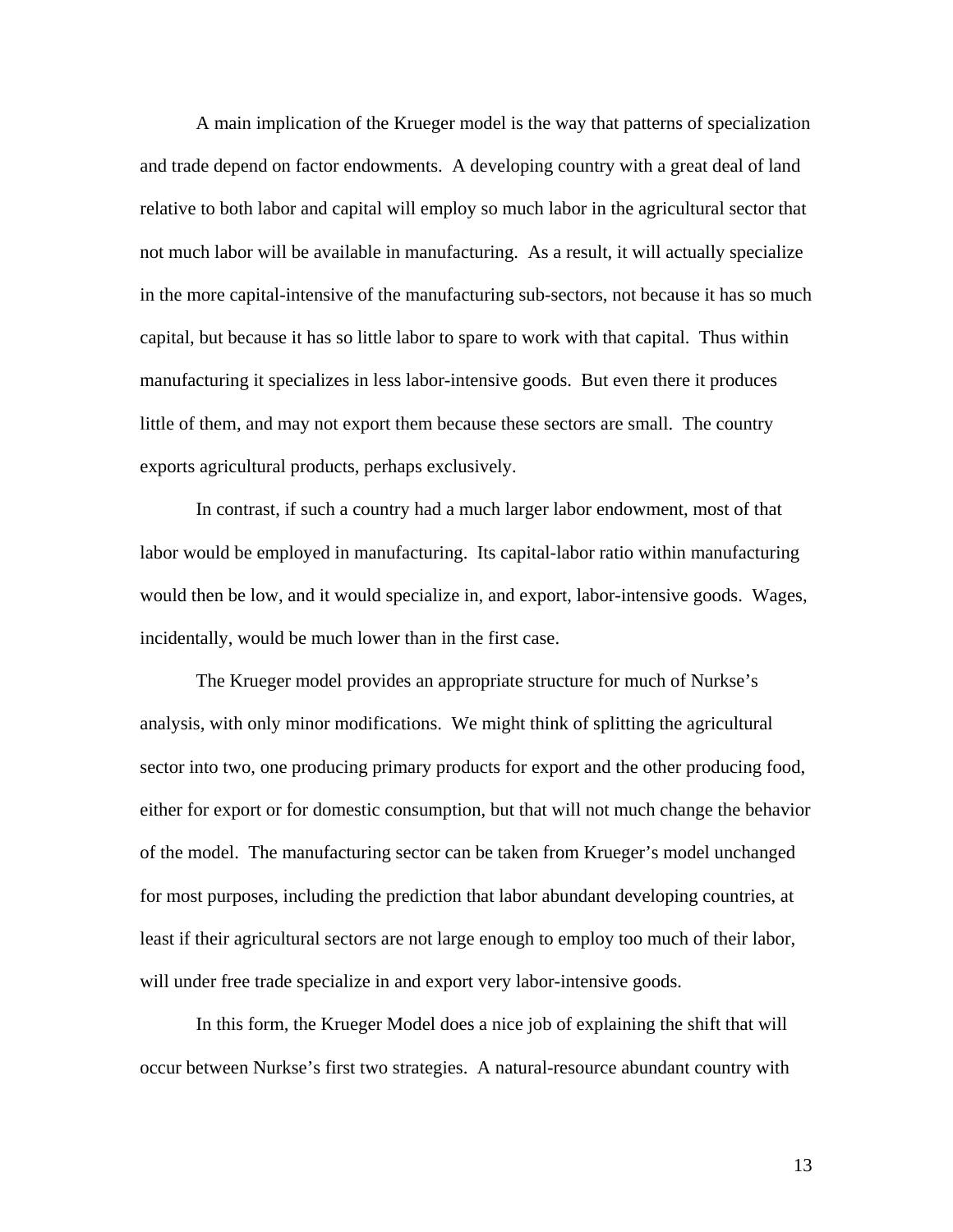not too large a population will naturally export primary products in exchange for all else. But if the prices of primary products fall, and especially if the countries have much more labor than can be employed in the primary product sector, the free market will lead to specialization in labor-intensive goods.

To turn the Krueger Model, thus conceived, into a Nurkse model, then, we need just two more elements. The first is to depart from Heckscher-Ohlin in at least the more capital intensive manufacturing sub-sectors to include Krugman-style monopolistic competition. This serves two purposes. First, it adds increasing returns to scale, potentially accommodating Nurkse's concern about domestic market size. And second, by turning these manufactured goods into differentiated products, it allows for the intraindustry trade and the less disruptive exports that Nurkse expected if a developing country were eventually able to export more capital intensive products.

Adding Krugman monopolistic competition into the Krueger model is not as hard as it may sound. That is exactly what Helpman and Krugman (1985) did with the Heckscher-Ohlin model, where they showed that essentially all standard properties of the HO Model survive unchanged when sectors of the HO model are instead made monopolistically competitive under their assumptions. The only exception is that, instead of countries either exporting or importing in these sectors depending on supply relative to demand, they do both. That is, domestic consumers buy products from both domestic and foreign firms, and domestic firms sell to both domestic and foreign consumers, regardless of whether domestic supply exceeds domestic demand or falls short of it. The same will be true if some (or all) of the manufacturing sub-sectors of the Krueger Model are made monopolistically competitive in the same way.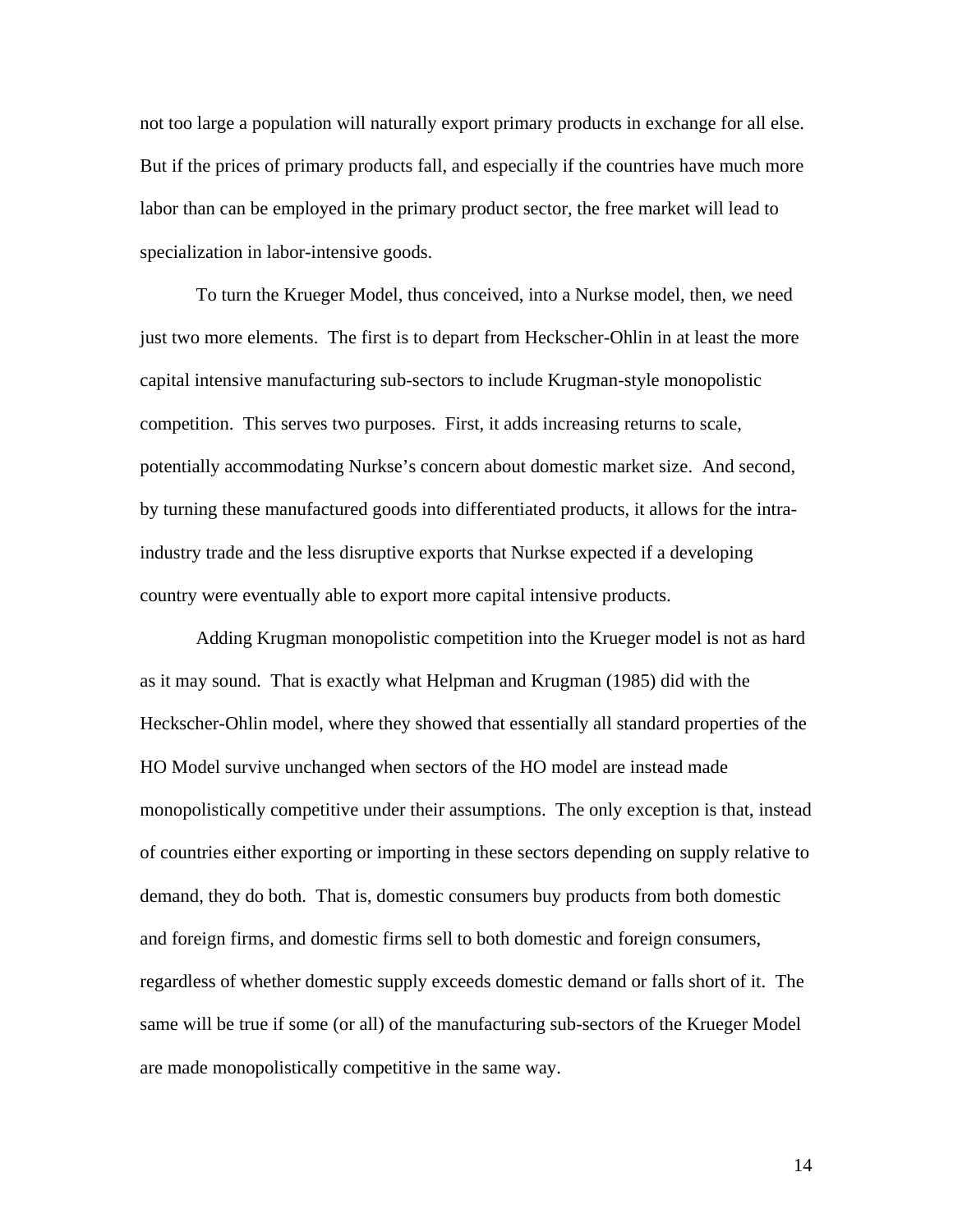The other element to be added is political economy. That is, to capture Nurkse's idea that exports of labor-intensive goods will lead to a backlash of protection, we need to endogenize tariffs. Fortunately, we only need to do this for the rest of the world, not for the developing country itself. Although doing the latter might be worthwhile for its own sake, it is not necessary in order to reflect the ideas in Nurkse's Lectures. And since we are not otherwise modeling the rest of world, the addition to the Krueger model will simply be to assume that rest-of-world tariffs on imports of labor-intensive manufactures rise with the level of exports from the developing country. This in turn means that the price the developing country will receive for its exports of these goods must fall as exports rise.

This Nurkse Trade Model then generates Nurkse's predictions, as follows. First following Nurkse's Strategy I, a natural-resource (i.e., land) abundant developing country will naturally export primary products. As long as the prices of these products stay high, and the country's population does not grow unwieldy, it will prosper. But if, as Nurkse expects, the prices of these products decline over time, then the income from these exports will also decline and the return to any growth that the country manages to achieve will be disappointing.

Strategy II is relevant for a country whose labor force is too large to employ mostly in primary products, either because of population growth or due to decline in the availability of natural resources. And of course it may become the strategy of an open economy that was following Strategy I, if the price of primary products falls sufficiently. The Krueger Model un-amended would have predicted that the country will export the most labor intensive good, importing all other manufactures in exchange. But the Nurkse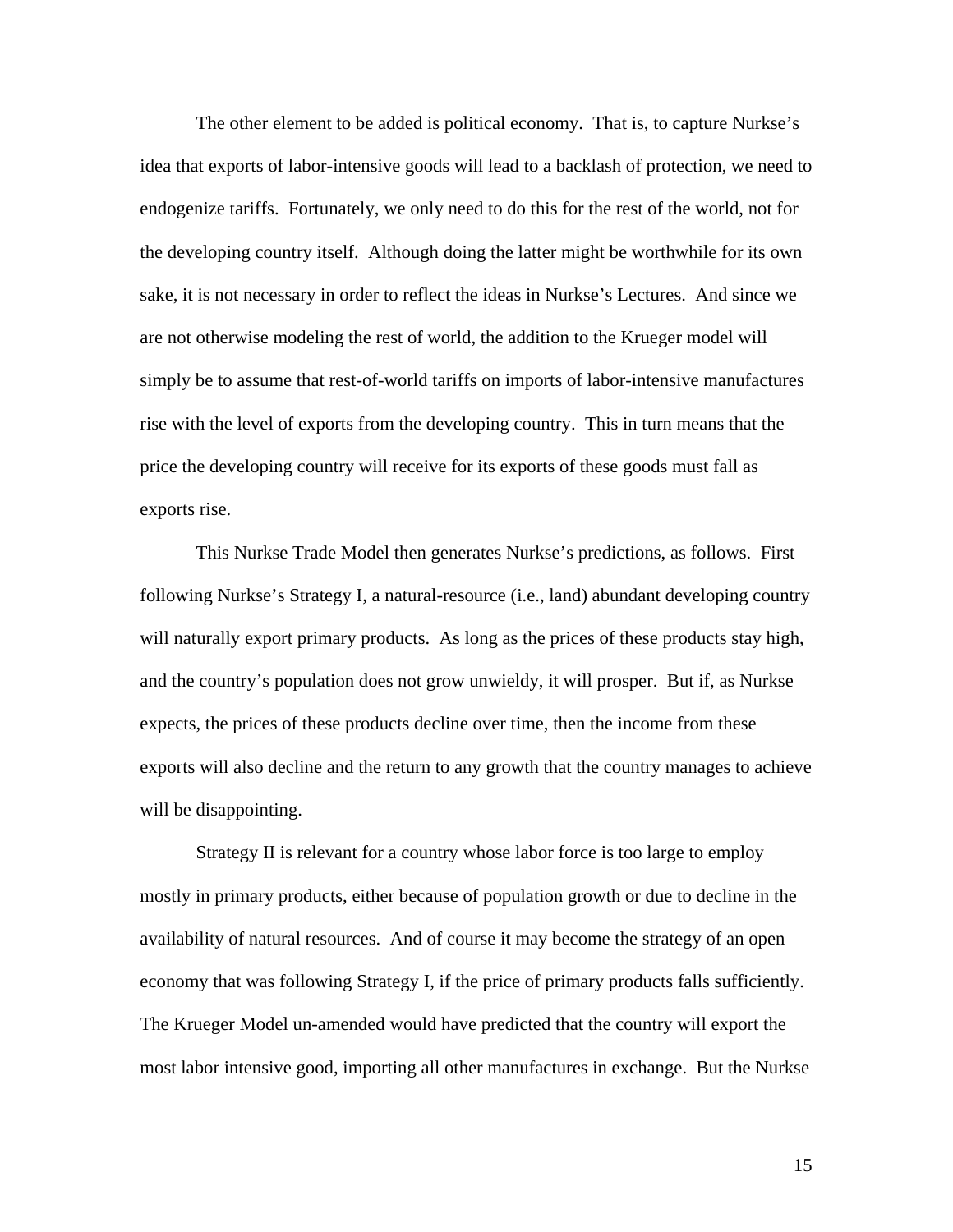model goes a step further in predicting an increase in foreign protection and a consequent fall in the price that the developing country can get for its exports. Thus, while the mechanism is somewhat different, the result of a declining terms of trade is the same.

Interpreting Strategy III within this Nurkse Model takes a bit more work. In order to cause all manufactured goods to be produced in the country, tariffs or some other trade barrier will have to be put in place on all such goods that would otherwise be imported. In this model, as noted above, these imported goods may be of various capital intensities depending on the relative abundance in the country of land, labor, and capital. A sufficiently land-abundant country, in spite of its scarcity of capital, may import some of the most labor intensive goods and need to protect them in order to follow Strategy III. Nurkse did not anticipate this, and indeed he would probably say that such a country will escape from the limitation of Strategy II and need not follow Strategy III. Therefore a developing country that adopts Strategy III is likely to be one whose labor is sufficiently abundant relative to both land and capital that, under free trade, it would export only the most labor-intensive manufactured good and import all others.

Strategy III would therefore require tariffs on all but the most labor-intensive manufactures, raising the domestic prices of these goods. That price change will in turn cause the return to capital to rise and the real wage of labor to fall, as explained by the Stolper-Samuelson Theorem. Since the country ceases to import most manufactures, prices will also adjust so that it exports less as well, its remaining exports being either the most labor-intensive manufactured goods in smaller quantity, or perhaps products of the primary-product sector.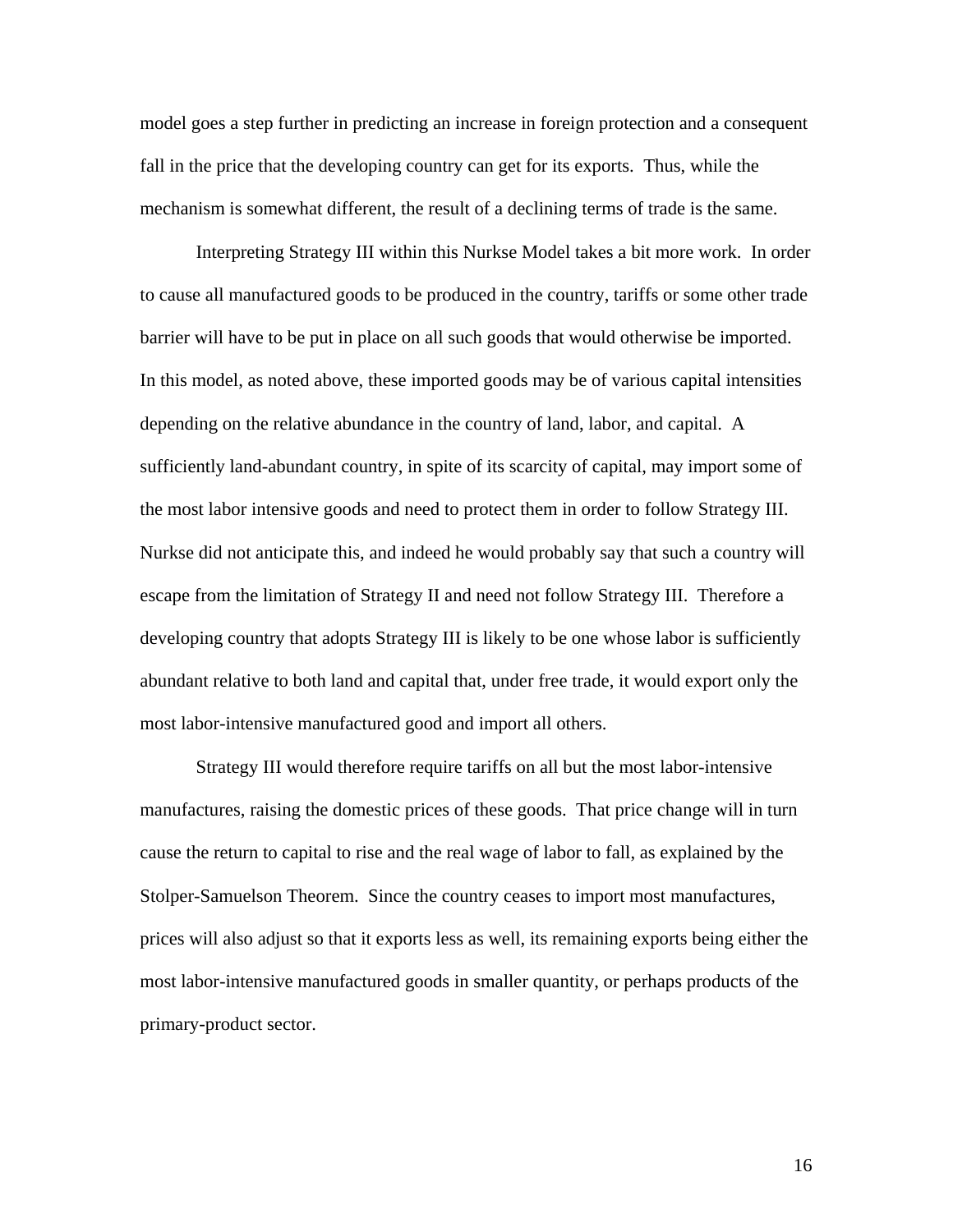What now happens if the country succeeds in growing, in spite of the lower income that it now earns producing goods to which it is less well suited. If it grows, its capital stock will rise relative to labor, and gradually, over time, its comparative advantage within manufacturing may move up the ladder of capital intensity. This, it should be said, is not assured, even if it succeeds in increasing its overall capital-labor ratio, since similar growth is probably occurring abroad as well. It must manage to grow faster than the rest of the world in order for its relative factor endowments to favor producing more capital intensive goods.

If this happens, though, then the developing country will succeed not just in raising its income but in moving into the monopolistically competitive manufacturing sectors even for export. At first it will not be a net exporter of these goods. But because of product differentiation, it will export at least a small amount of the particular varieties of these goods that it produces, while still importing the more numerous varieties produced abroad. Eventually though, if its growth is successful in this way, it could actually eliminate its tariffs on certain mid-level (in terms of capital intensity) manufactured goods and sustain net export positions in them. This is the outcome that Nurkse described as being less likely to prompt a protectionist backlash in developed countries, since it would not be such a threat to their declining industries.

#### *Nurkse's Track Record*

How accurate did Nurkse's model of trade and growth turn out to be, as we look back now with fifty years of hindsight? Some of his predictions have been borne out, but not all.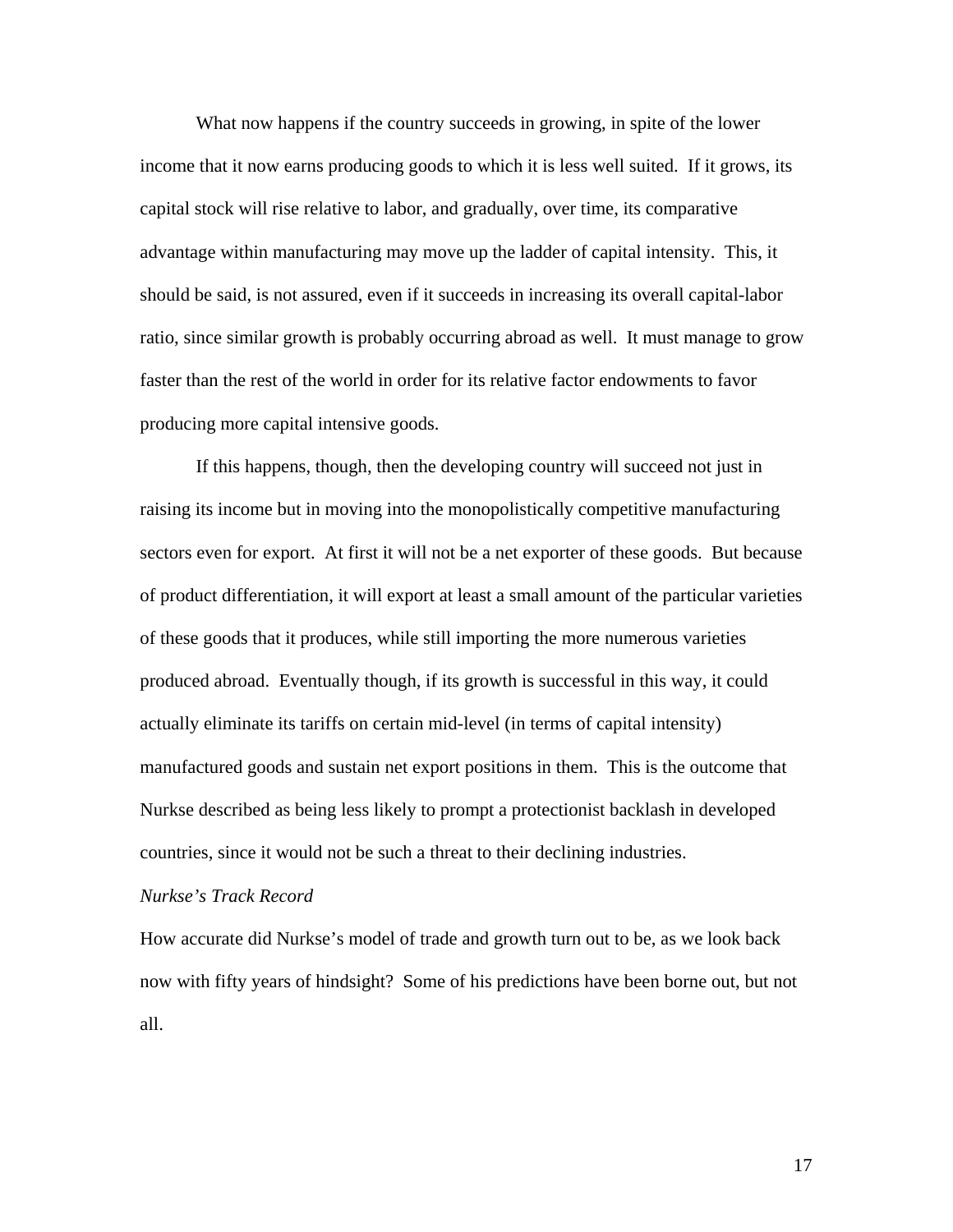First, his prediction about a declining terms of trade in primary products has had a mixed record, and at the current moment looks particularly wide of the mark. Prices of primary products have moved both down and up over the last fifty years, in rather large swings. There certainly were times, especially in the first decade or two after he wrote, that primary product prices indeed fell. But in the later period they rose, and today many primary product exporters are doing quite well, at least with that part of their economies. Not all, however, have so clearly benefited from exports of primary products, even when their prices rose. Many such countries have failed to translate their incomes from exports into savings and investment, suggesting to some that there exists a "resource curse." Even some oil exporters have failed to make good use of their oil windfall.

 However, as this formalization of Nurkse's model perhaps makes clearer than his own discussion, a country's ability to sustain itself from primary product exports alone depends not just on their price but on the abundance of the natural resource itself (land, in the model) relative to labor. As populations have grown, the shift to labor-intensive production has become more necessary. Thus Strategy I has often been inadequate for success.

 Nurkse foresaw quite correctly that Strategy II would lead to trade barriers being erected to limit the labor-intensive exports of developing countries. This actually began with restrictions on exports of clothing from Japan, when it was in effect a developing country during its recovery from the devastation of World War II. But these restrictions expanded, both in their coverage of textile and apparel products and in their coverage of developing country exporters, as various countries other than Japan attempted to pursue Strategy II. The barriers ultimately took the form of the Multi-Fibre Arrangement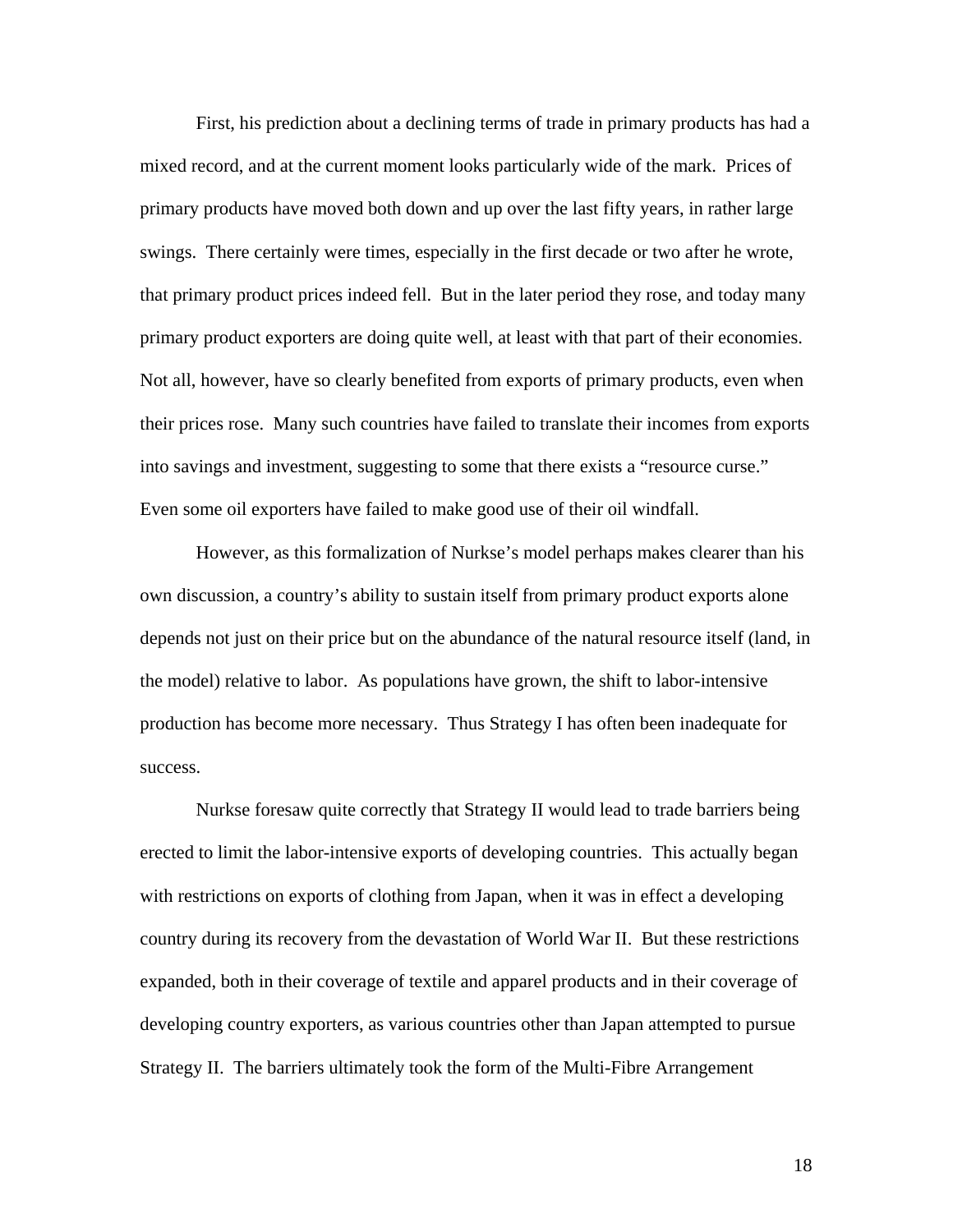(MFA), which was only terminated in 1995 with the creation of the World Trade Organization, which then phased out the barriers over the subsequent ten years.

 What Nurkse did not foresee was that these barriers would not be large enough to prevent quite a number of countries from pursuing the strategy successfully, albeit less successfully than they might have in the absence of the MFA. One reason for this may have been the fact that the barriers of the MFA took the form of quotas, as well as tariffs, and the rents from the quotas accrued to the exporting countries themselves. Thus while they could not export as large a quantity as they might have if unrestricted, the price they got for their exports did not suffer. Indeed, because these quotas were allocated country by country, some countries were able to earn more from exports of textiles and clothing than they would have without the MFA.

 This advantage should not be overstated. In addition to the MFA, tariffs on textiles and apparel remain some of the highest charged by developed countries. And overall, as noted by Schavey (2001) of the U.S., tariffs on the exports of developing countries are quite a bit higher than the average tariff on all imports into developed countries. The latter was reduced tremendously by the eight successful rounds of multilateral trade liberalization under the General Agreement on Tariffs and Trade, but in part because developing countries were exempted from reducing their own tariffs during these negotiations, they got little in return. And it is no doubt true that resistance to lowering tariffs on their exports was motivated in large part by the disruption to developed country industries that Nurkse predicted.

 Nurkse therefore expected Strategy III to be, by default, the one chosen by most developing countries. For several decades after he wrote this was the case, under the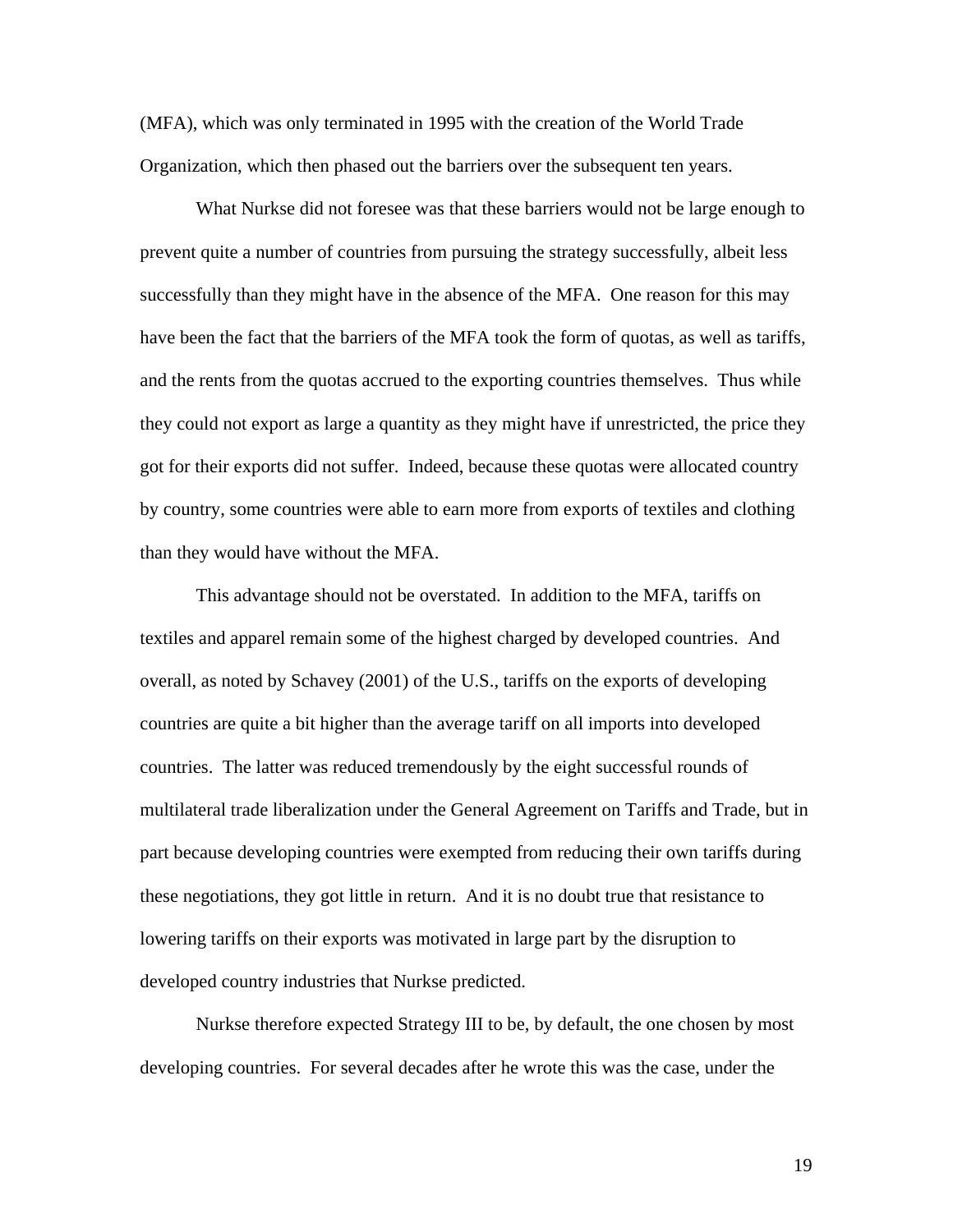label of Import Substitution. As he foresaw, this strategy depended on countries being able to feed themselves, since without exporting they could not count on substantial imports of agricultural goods. Nurkse therefore saw the need for increased productivity in agriculture, although he did not see how this would occur. In fact, agricultural productivity did increase substantially as a result of the Green Revolution, thus forestalling in many (but hardly all) countries the famines that would otherwise have accompanied their rapid population growth.

 On the other hand, while many countries pursuing this strategy did manage to grow, they grew only slowly, which would be no surprise to Nurkse. The surprise would have been that countries using Strategy II were able to grow so much more rapidly than the import-substitution countries, in spite of the protection they confronted in the developed world. And it was this example, first by Japan and then by the Asian Tigers, that has gradually led more and more developing countries to shift from Strategy III to Strategy II.

 Nurkse might note that the Asian Tigers were small economies, so that their exports never rose to the level that might have prompted a more extreme protectionist response. Indeed, he might also observe that today, as ever more countries pursue Strategy II, including now the very large economies of China and India, the protectionist backlash may be growing. This could account, for example, for the fact that the latest round of multilateral trade liberalization, the Doha Development Agenda, seems headed for failure.

 On the other hand, we might also observe that the successful pursuit of Strategy II by an increasing number of countries has led over time to the near disappearance of many